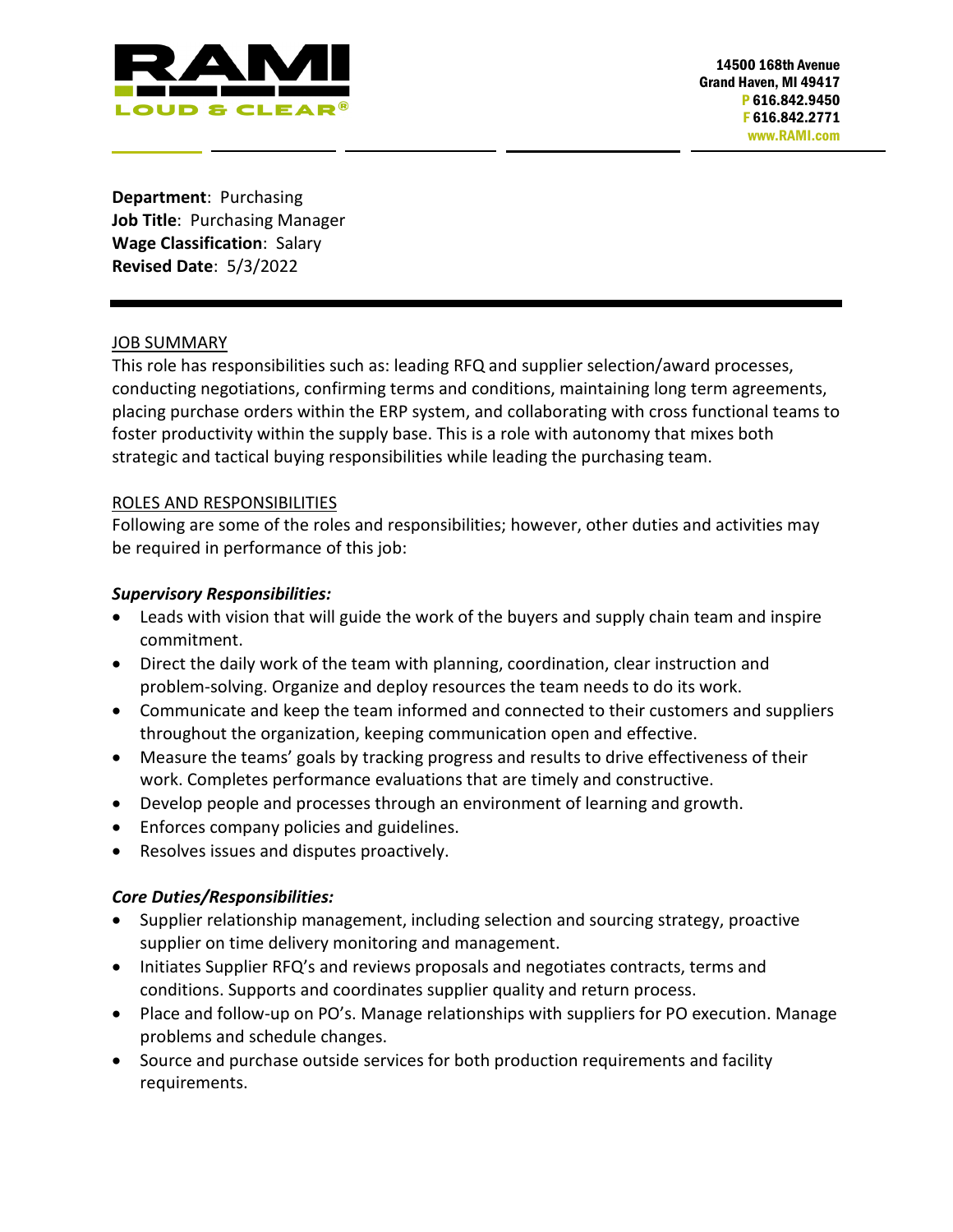

- Purchase parts, subassemblies, assemblies, supplies, tool and gage, capital and expense machine and equipment for both the office and plant.
- Manage and maintain accurate ERP data
	- Utilizes in-depth knowledge of a discipline and analytical thinking to execute policy/strategy. Basic knowledge of related job disciplines.
	- Order policy/part strategy and management around sourcing and stocking strategies.
	- ERP ordering processes and related MRP functionality and action messages.
- Participates in inventory level planning and control processes as well as obsolescence management.
- Supports engineering change, launch and new product introduction initiatives.
- Able to operate with a high level of autonomy as part of an empowered team culture.
- Leads, develops, and modifies procedures, work instructions and practices covering work of the team, driving end results meeting standards of acceptability (quality, volume, timeliness etc.).
- Uses judgment and can propose different solutions outside of set parameters to address more complicated, day-to-day problems.
- Has ability to prioritize information for data analysis. Uses technical experience and analytical thinking.
- Uses internal and external sources outside of own team to arrive at proposals and decisions.

# QUALIFICATIONS

- Bachelor's degree from an accredited college or institution and/or equivalent experience
- Negative drug screen
- Buying/commercial experience is preferred
- Proven commercial and/or fulfillment experience with a range of suppliers
- Experience in international trade requirements/supply chain a plus
- Experience with Netsuite and Demand Caster MRP a plus.
- Lean Organizational experience, including tools, philosophies, and implementation.
- Demonstrated excellence in Sourcing Compliance and the usage of Sourcing systems.
	- Ability to document, plan, market, and execute programs.
	- Humble: respectful, receptive, agile, eager to learn
	- Transparent: shares critical information, speaks with candor, contributes constructively
	- Focused: quick learner, strategically prioritizes work
	- Leadership ability: strong communicator, decision-maker, collaborative
	- Problem solver: analytical-minded, challenges existing processes, critical thinker